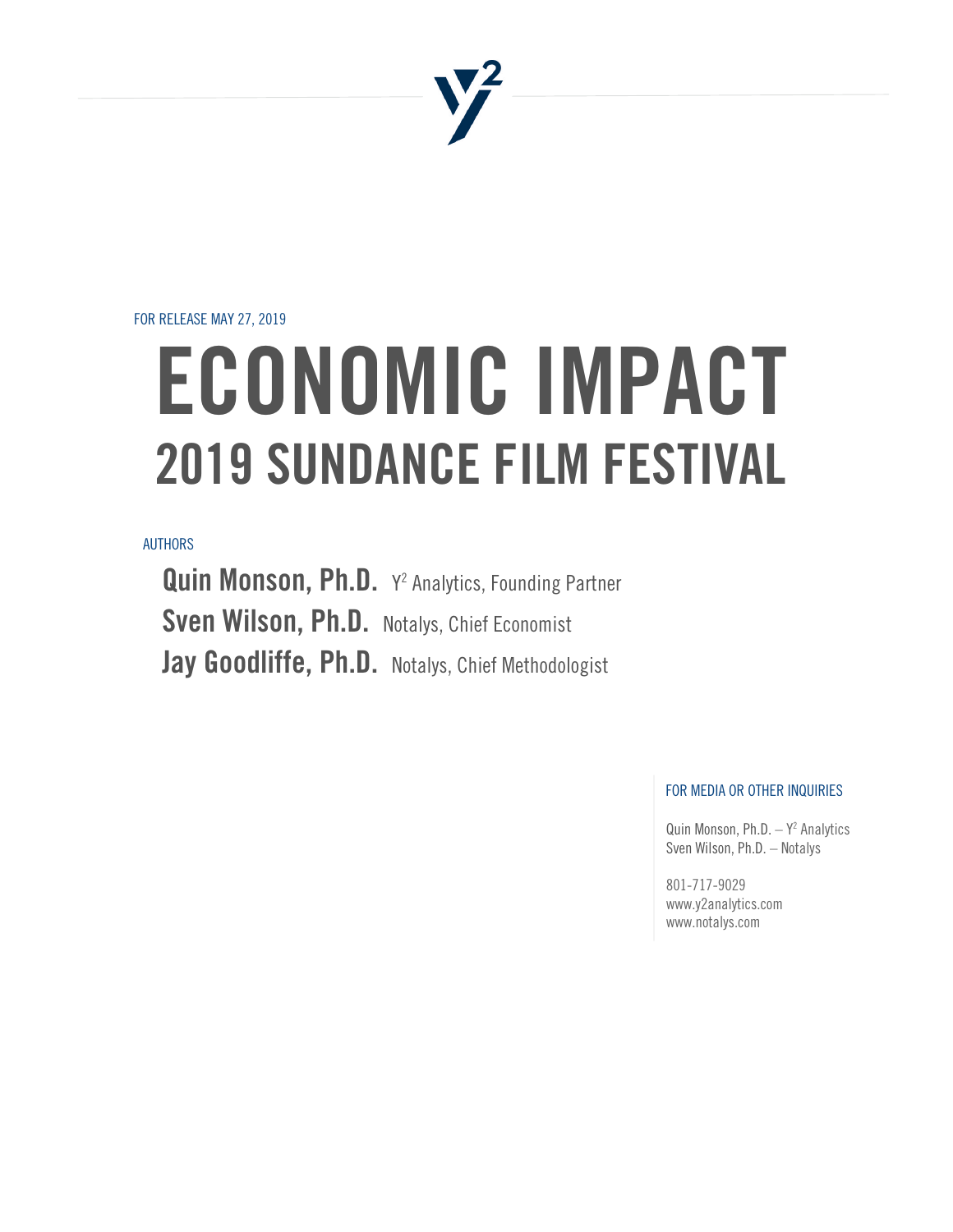# KEY DATA POINTS

At least 122,000 people attended the Sundance Film Festival between January 24 and February 3, 2019. Approximately 43,550 attendees came from out of state. These out-of-state visitors spent an estimated \$149 million in Utah during the festival. Sundance Institute also directly contributed to the Utah economy via the costs of planning and producing the 2019 festival. In total, the Sundance Film Festival contributed the following to Utah's economy in 2019:

- \$182.5 million in Utah gross domestic product
- 3,052 jobs for Utah residents
- \$94 million in Utah wages
- **\$18.7 million in state and local tax revenue**

# BACKGROUND

The Sundance Film Festival is the flagship annual event of the non-profit Sundance Institute. The 2019 festival ran for 11 days between January 24<sup>th</sup>–February 3<sup>rd</sup>, 2019 and drew at least 122,000 attendees to film screenings, panel discussions, and other interactive storytelling events in Park City, Salt Lake City, and at the Sundance Resort. Just over a third of the attendees came from out of state. These out-of-state visitors contributed to Utah's economy by participating in festival activities and purchasing lodging, meals, and entertainment during their stay. Sundance Institute also contributed directly to the local economy via direct spending on planning and producing festival events.

This report estimates the total economic impact of the 2019 Sundance Film Festival using observational and selfreported survey data about festival attendees, their attendance patterns, and their spending habits; and using Sundance Institute direct spending data. The report was sponsored by Sundance Institute.

There are additional sources of economic activity not accounted for in this report. We omit impacts due to spending by official festival sponsors, unaffiliated businesses that operated around the event, airport taxes for attendees that traveled through Salt Lake International Airport, and secondary spending for visitors that return to the state postfestival since these data sources were not made available to either Sundance Institute or to our research team.

# **METHODOLOGY**

The estimates in this report rely on three categories of data: 1) Blyncsy radio signal sensors installed in each festival venue that collected passive data about devices moving in and around festival events, 2) self-reported spending data collected through random samples via intercept surveys during the festival and online surveys immediately after the festival, and 3) accounting records from Sundance Institute about direct spending to produce the festival. Using these data sources, we produced estimates for attendance and average spending for both instate and out-of-state attendees.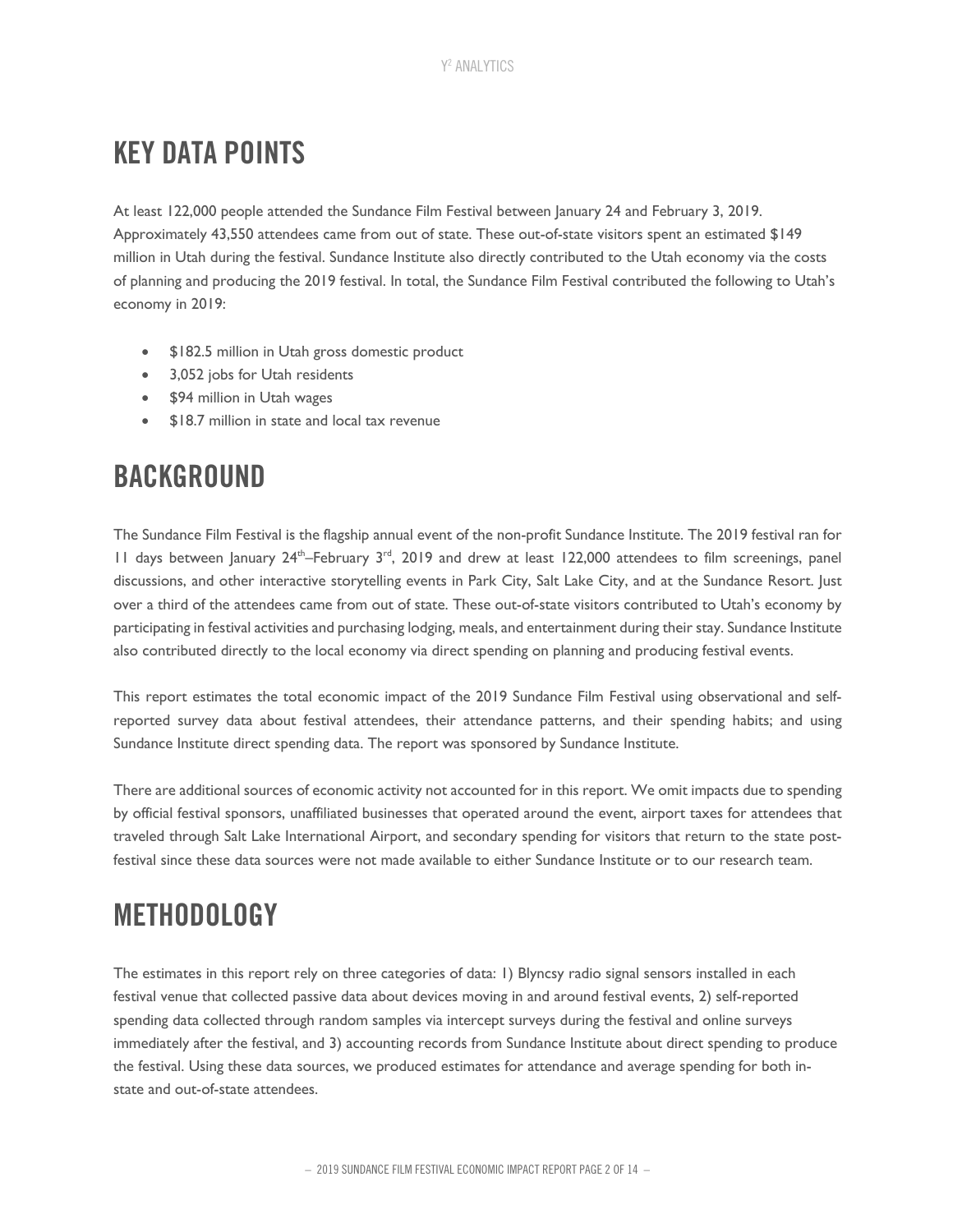#### METHODOLOGICAL INNOVATIONS

Studies prior to 2017 relied almost wholly on intercept sampling at the festival to estimate attendance and spending. Intercept studies are incredibly useful, but in the context of a busy festival getting a true random sample is challenging. Interviewers can be prone to oversample attendees that are approachable, perhaps those who better match the interviewers own age, socioeconomic status, or other characteristics. We used a variant of a Systematic Random Sample—randomly sampling the locations and times as well as a random start and fixed interval of interviewing to assure interviewers did not subconsciously bias the sample. Additionally, we conducted a separate random sample survey of ticketholders via online invitation immediately after the festival concluded. The results of that survey closely match the intercept survey, giving us the same demographic results across two separate survey modes.

Prior to 2017, attendance was estimated using a combination of the number of filled seats at film venues and an adjusted self-report of films attended per survey respondent. The self-reports were adjusted because film attendance by attendees is demonstrably over reported in the surveys. For example, the average survey respondent reports attending five films, which is not consistent with objective ticket redemption data. Additionally, the attendance estimate methodology has not been consistent over time. Instead of relying on self-reported attendance, technological advances allow us to take advantage of sensor technology that tracks devices that have Wi-Fi or Bluetooth radios inside of the festival venues. This allows us to directly and anonymously observe mobile devices as they enter the festival, move from venue to venue, and leave. The resulting attendance estimate is both higher and more accurate than previous years.

Our team first used this technology to estimate attendance in 2017 with twenty-two sensors installed in main festival venues. In 2018 the sensor network was expanded to thirty-six sensors. This year there were thirty-eight sensors installed across nearly all the festival venues. These additional sensors captured more devices and allowed our team to quantify and estimate a population of attendees that has been undercounted in years prior to 2018 – short-term attendees. These are visitors that come to one single event at the festival and then leave. Historically they have been challenging to quantify because their short visit does not facilitate interviewing them. These additional sensors allow us a chance to see their impact on the festival.

#### ATTENDANCE ESTIMATES

For our attendance estimates, we rely on data provided by Blyncsy, an innovative Utah company that specializes in sensors that anonymously track individuals throughout an environment via their cell phones. For this analysis, each device is assigned a unique ID and the Blyncsy data reports where and when that device is seen at various festival venues as measured by thirty-eight sensors installed across the festival footprint (including venues in Park City, Sundance Resort, and Salt Lake City). The Blyncsy sensor system captures any device equipped with a WiFi or Bluetooth radio, but the captured data does not make a distinction between which devices belong to identified festival attendees and other devices. In order to be conservative about attendance estimates, we implemented a set of rules to determine which devices counted as devices in the hands and pockets of festival attendees. We counted as festival attendees devices that either attended two or more events or that stayed the entire time at one ticketed event (generally a film screening). Additionally, to identify Park City regulars, we screened out devices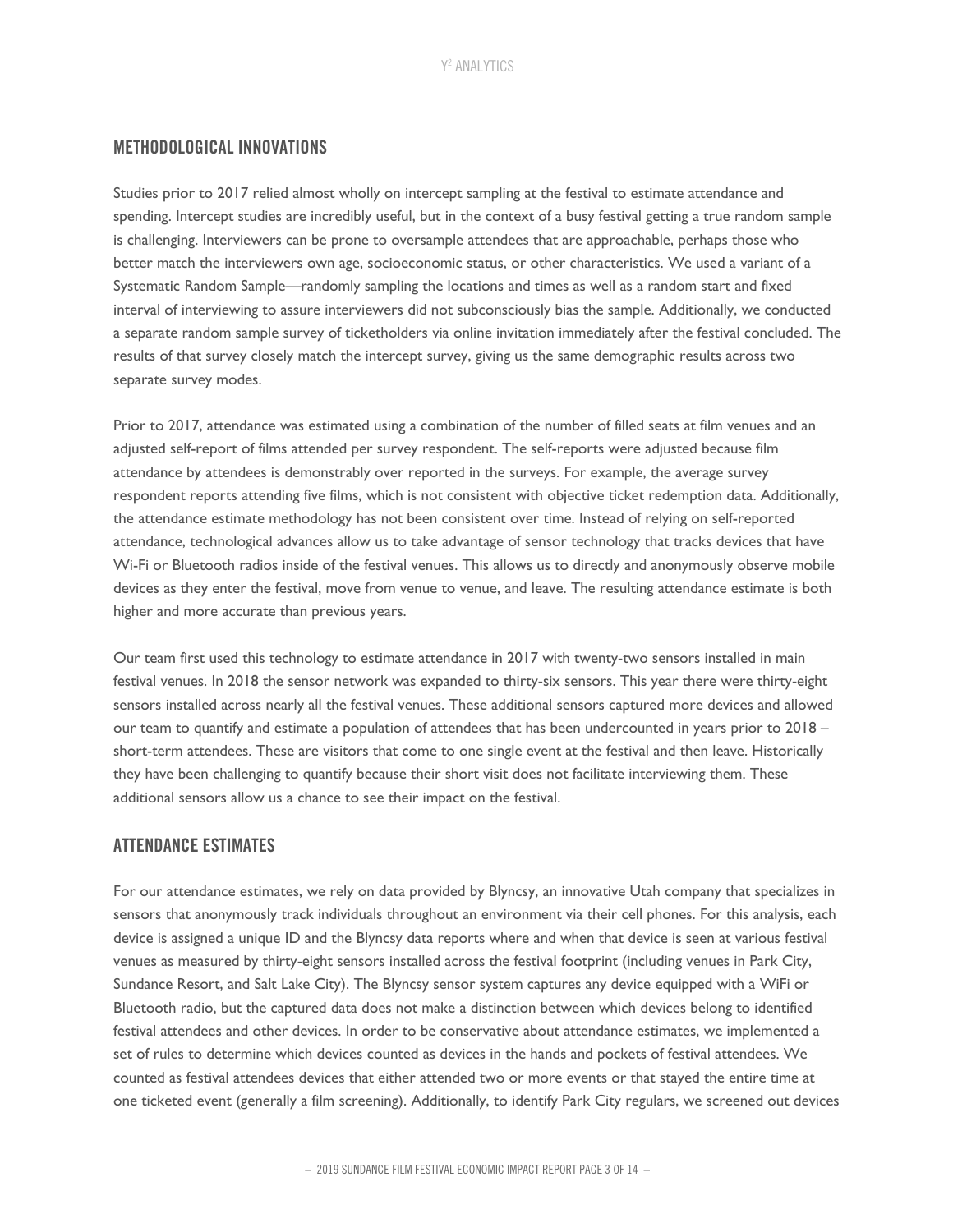that were seen in the geographic vicinity before or after the festival. Using these parameters, we estimate 122,313 unique attendees over the course of the festival. We also assume that all or nearly all attendees carry a cell phone or other mobile device with them during the festival. Festival attendees without mobile devices do not count toward this attendance estimate.

#### SURVEY METHODS

Our research team conducted three surveys to determine spending among festival attendees: 1) random intercept interviews during the festival at festival screenings and other official festival venues, 2) an online survey among ticket-buyers immediately after the festival, and 3) an online survey immediately after the festival among festival attendees that were not available in the screening lines, which generally consists of industry professionals, VIPs, and other contributors to the festival.

Intercept interviewers from Y<sup>2</sup> Analytics were on site throughout the festival. The interviewers were assigned to events in Park City, Salt Lake City, and at the Sundance Resort using a random assignment algorithm. We used Systematic Random Sampling techniques to select survey respondents. At film screenings, interviewers were given a random starting place and a fixed interval (for example, start on the  $13<sup>th</sup>$  person in line and interview every  $5<sup>th</sup>$ person) to approach festival-goers in line waiting to enter the film. Similarly, when assigned to non-film events interviewers were given a random starting place and a fixed interval to approach attendees as they passed by. Surveys were self-administered on paper questionnaires, which allowed interviewers to maintain the random interval and interview multiple attendees simultaneously. In total, we interviewed 1,399 festival attendees in person.

Additionally, we fielded a similar instrument via an online survey among Sundance Institute database ticket buyers shortly after the festival. Ticket buyers were selected at random to participate and invited over email with one follow up reminder. Those who had already been sampled to take the intercept survey were screened out of this sample. In total, we interviewed 2,979 festival attendees online. The results of the online survey weighted to attendance proportions between Park City and Salt Lake City were statistically equivalent to the intercept survey.

Finally, we fielded the same online instrument among a database of festival pass-holders. These attendees included industry professionals, VIPs, and other festival contributors who are not generally available in the lines outside theaters. In total, we interviewed 249 festival pass-holders.

#### ECONOMIC IMPACT

Spending during the Sundance Film Festival generates many positive economic benefits. Tourism-related industries are beneficiaries of spending that would not otherwise be part of the state's economy, and that spending entering the state induces additional spending as companies hire additional labor, increase their capacity, and purchase the goods that are necessary to accommodate the additional visitors.

The detailed surveys conducted of festival attendees provide data on how much attendees spend on a variety of services: lodging, meals, transportation, recreation, and other retail expenses. For each category of spending, we apply the latest available (2015) RIMS II economic multipliers produced by the U.S. Bureau of Economic Analysis.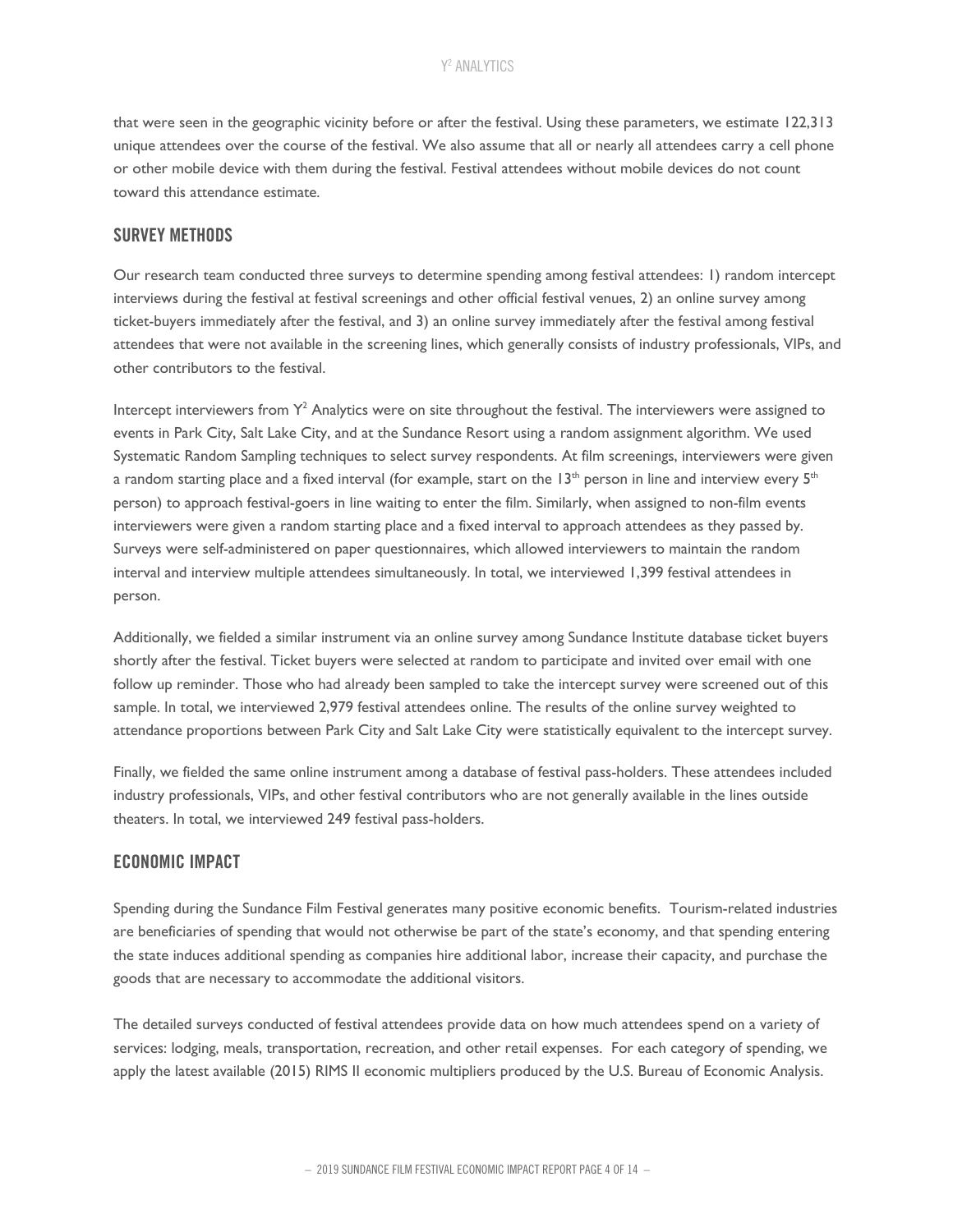#### Y<sup>2</sup> ANALYTICS

These multipliers capture how much additional spending is induced by the festival. The RIMS II model also estimates the effect of the festival on earnings in the state, and the number of jobs produced.

Sundance Institute spending that is necessary to sustain the festival also contributes to the economic impact and its contribution to the total economic impact is also included.

The primary economic impact of spending coming from outside the state is referred to as *State Gross Domestic Product (State GDP)*. This is the *value-added* of all goods and services. It includes direct spending by visitors to the festival, indirect spending, which is the value of inputs that are produced by other local businesses, and induced expenditures, which result from the increased spending by Utah households. State GDP removes the value of intermediate inputs and, thereby, captures new spending that occurs because of the festival.

We also report a measure of *Total Output*. This measures the value of every dollar *associated* with spending on the festival. However, Total Output includes intermediate goods and, therefore, contains some double-counting. We include this as a reference value but note that the true economic impact is captured best by the State GDP estimate.

Finally, using data from a number of sources, we develop estimates of state and local taxes (sales taxes and income taxes) that result from the increase in spending and earnings in the state.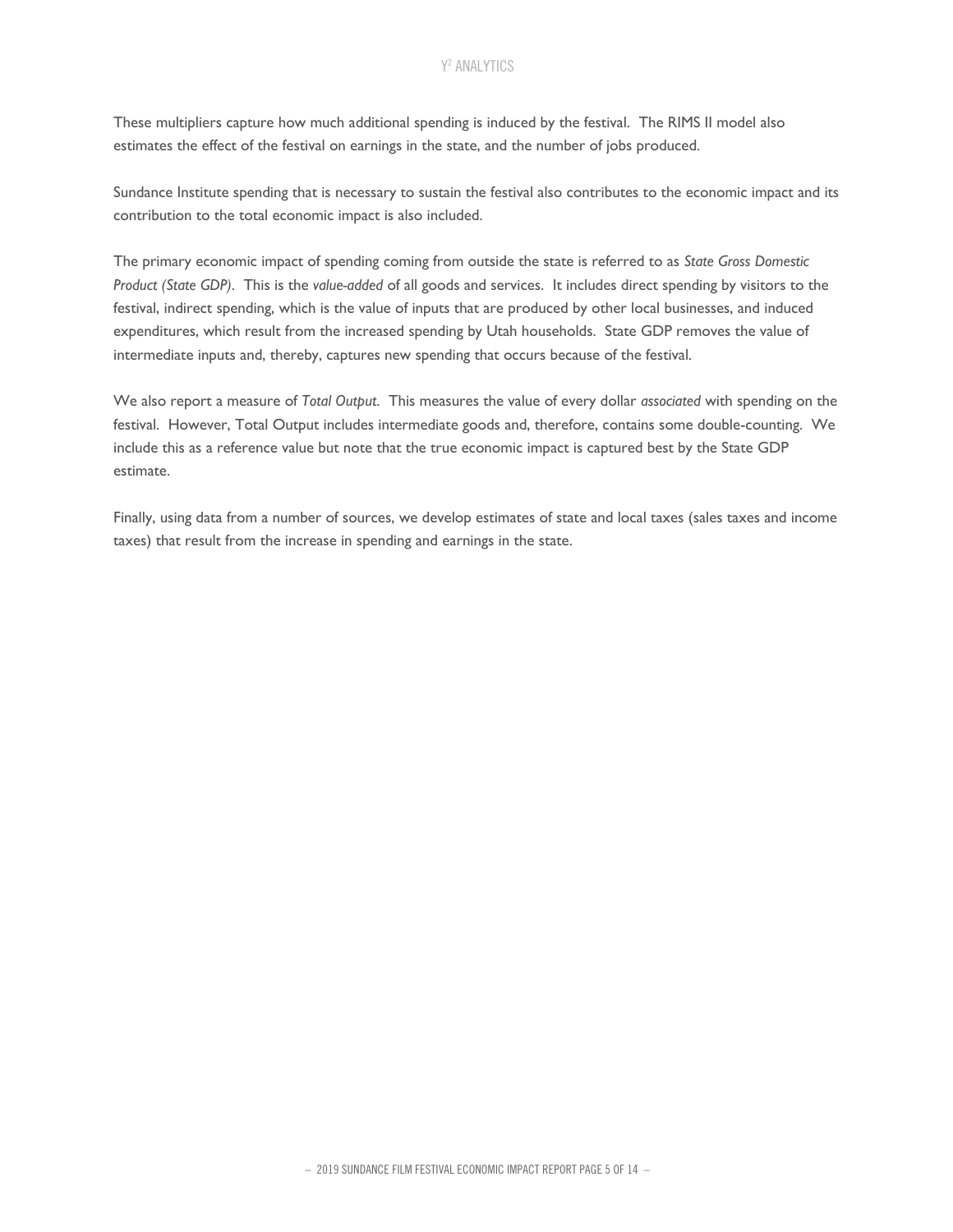# RESULTS

## ATTENDEES: NUMBERS & CHARACTERISTICS

#### Figure 1: Proportion of non-resident attendees





About 122,313 attendees filled 229,242 seats at events over the course of the festival. An estimated 64% of attendees were Utah residents (about 78,300 individuals) while 36% came from out-of-state (about 43,550 individuals). About 37% of non-residents came from California, 10% from New York, 5% from Texas, 5% from Illinois, 4% from Florida, 4% from Colorado, 3% from Massachusetts, and 33% from other states. Approximately 3% of non-resident attendees traveled from outside the United States to attend the festival, representing at least 35 different countries.

The estimated number of out-of-state attendees is approximately the same as prior years.

93% of non-resident attendees reported attending multiple days of the festival, with 62% of non-residents staying between 2 and 5 days. 87% of Utah residents attended only one or two days of events. A majority of Utah resident attendees came from Salt Lake County (53%), Davis County (16%), and Summit County (10%).

Out-of-state festival-goers tended to come from relatively high-income households. 32% of non-resident respondents reported a household income of \$300,000 or more, a plurality of those visitors. Resident attendees also came from relatively high-income households in Utah; the most common income category for Utah residents is \$100,000 – \$199,999 per year.

Though this is an industry event, many attendees are not entertainment industry professionals (49%). 6% of nonresident participants are students, about 1% are press, and 42% work in non-entertainment fields.

#### **SPENDING**

Table 1 below provides estimates of aggregate spending by both residents and non-residents of Utah. Utahns spent almost \$28 million dollars to participate in the festival. This number is far exceeded, however, by the amount spent by non-residents. People coming to the state spent over \$149 million during their stay here, not including purchases of tickets to the festival.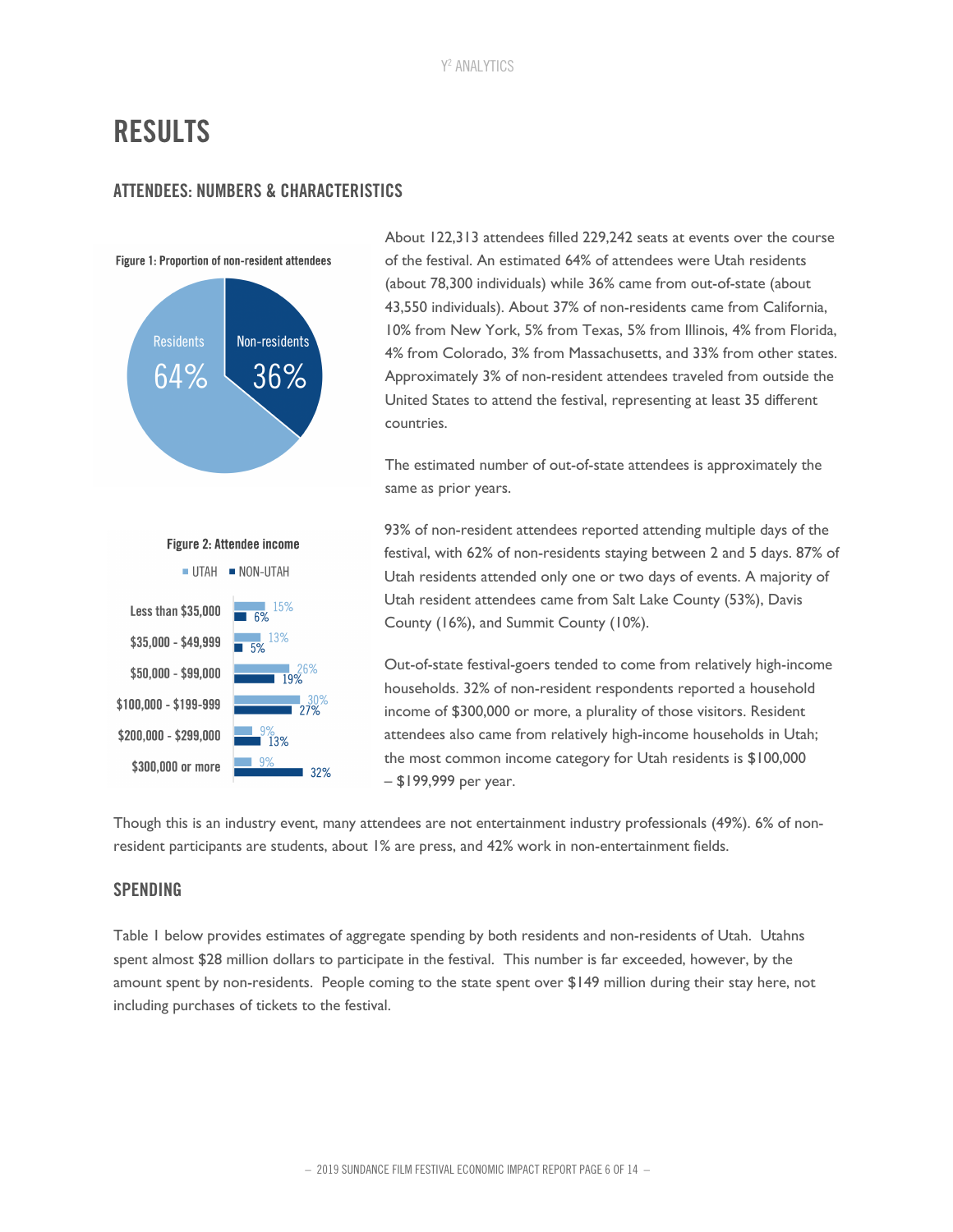#### TABLE 1: AGGREGATE SPENDING

|                                       | <b>UTAH</b>  | <b>NON-UTAH</b> | <b>COMBINED</b> |
|---------------------------------------|--------------|-----------------|-----------------|
| Lodging                               | \$-          | \$69,905,576    | \$69,905,576    |
| Car Rental                            | \$87,041     | \$6,797,127     | \$6,884,168     |
| Other Transportation                  | \$2,451,507  | \$9,999,369     | \$12,450,876    |
| Meals                                 | \$10,396,528 | \$26,246,109    | \$36,642,637    |
| <b>Recreation &amp; Entertainment</b> | \$11,644,364 | \$28,291,228    | \$39,935,592    |
| Other Spending                        | \$3,049,470  | \$7,805,778     | \$10,855,248    |
| Total                                 | \$27,628,910 | \$149,045,188   | \$176,674,097   |

Tables 2 & 3 summarize spending on a per-person basis. Spending across all categories was \$3,410 for each outof-state visitor or a total of \$632 per day. Utahns, primarily because they seldom need lodging, spent less but still purchased \$352 in goods and services during the festival or \$142 per day.

## TABLE 2: AVERAGE TOTAL SPENDING BY CATEGORY

|                            | <b>UTAH</b> | NON-UTAH |
|----------------------------|-------------|----------|
| Lodging                    | \$-         | \$1,599  |
| Car Rental                 | \$1         | \$156    |
| Other Transportation       | \$31        | \$229    |
| Meals                      | \$132       | \$600    |
| Recreation & Entertainment | \$148       | \$647    |
| Other Spending             | \$39        | \$179    |
| Total                      | \$352       | \$3,410  |

#### TABLE 3: AVERAGE DAILY SPENDING BY CATEGORY

|                                       | <b>UTAH</b> | NON-UTAH |
|---------------------------------------|-------------|----------|
| Lodging                               | \$-         | \$280    |
| Car Rental                            | \$0         | \$25     |
| Other Transportation                  | \$13        | \$45     |
| Meals                                 | \$53        | \$112    |
| <i>Recreation &amp; Entertainment</i> | \$53        | \$127    |
| Other Spending                        | \$23        | \$44     |
| Total                                 | \$142       | \$632    |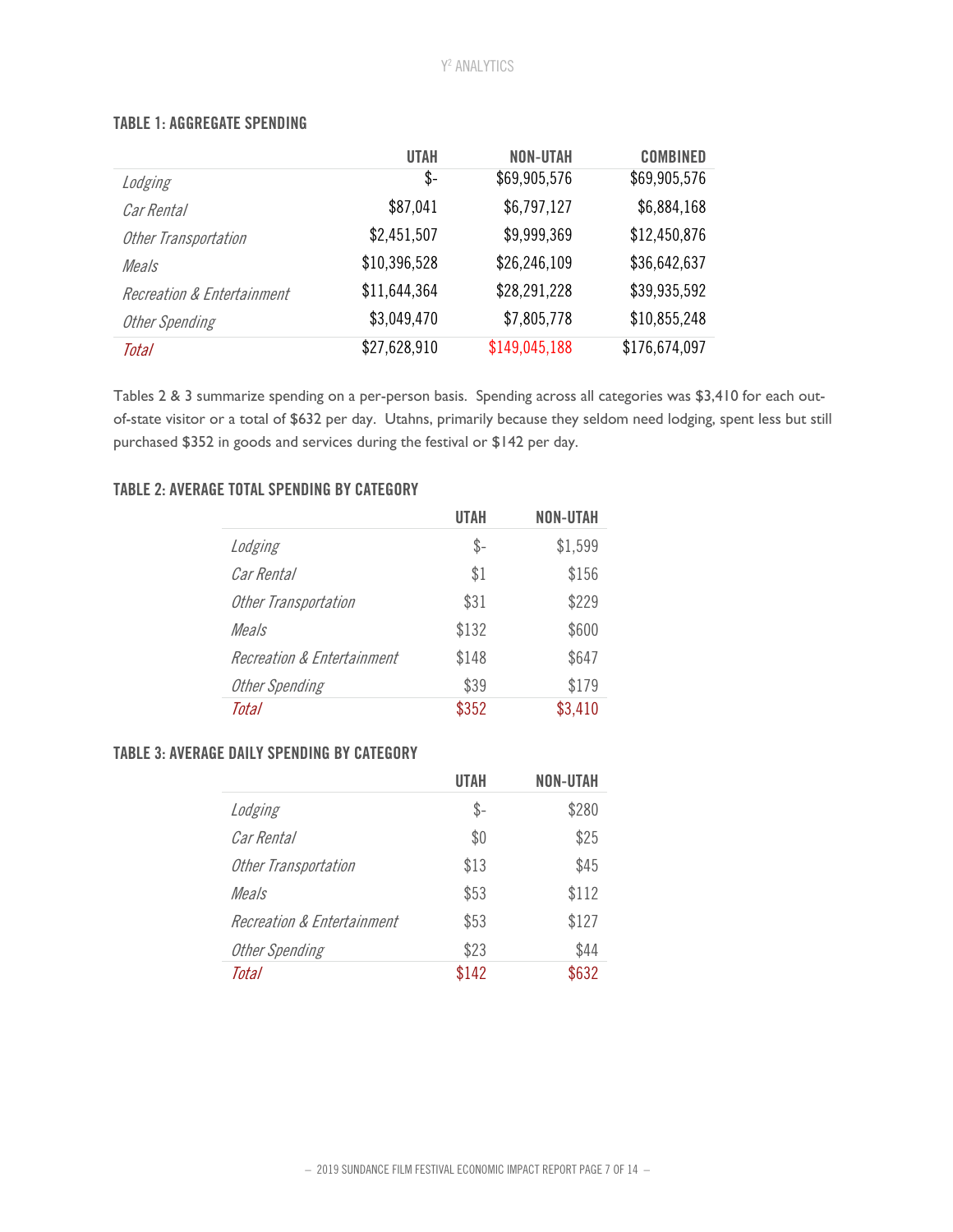## ECONOMIC IMPACTS

The spending by non-residents and by Sundance Institute contribute economically to the state. Table 4 summarizes the economic impact of this spending. We estimate that the economic impact of the festival (State GDP) is over \$182 million. Most of this is due to spending brought in by visitors to the state. The total amount of economic activity associated with the festival is \$313 million, though we caution again that this value contains significant double-counting for some types of expenditures. Nonetheless, the festival has a sizeable impact on the state economy.

|                              | <b>NON-RESIDENT</b> | <b>SUNDANCE INSTITUTE</b> | <b>COMBINED</b> |
|------------------------------|---------------------|---------------------------|-----------------|
| <b>Total Spending</b>        | \$149,045,188       | \$12,914,483              | \$161,959,671   |
| Economic Impact (State GDP)  | \$170,698,380       | \$11,810,144              | \$182,508,524   |
| Total Output                 | \$293,210,963       | \$19,987,948              | \$313,198,911   |
| Earnings                     | \$88,185,498        | \$6,211,741               | \$94,397,239    |
| <b>State and Local Taxes</b> | \$18,395,081        | \$272,798                 | \$18,667,879    |
| Jobs                         | 2,888               | 164                       | 3,052           |

#### TABLE 4: ECONOMIC IMPACTS

The festival has other economic impacts. We estimate that the annual employment associated with the festival is 3,052 jobs and total earnings of those employees is over \$94 million. Additionally, we estimate that the festival generates \$19 million in state and local taxes. These are revenues that would not be available to the state without the festival.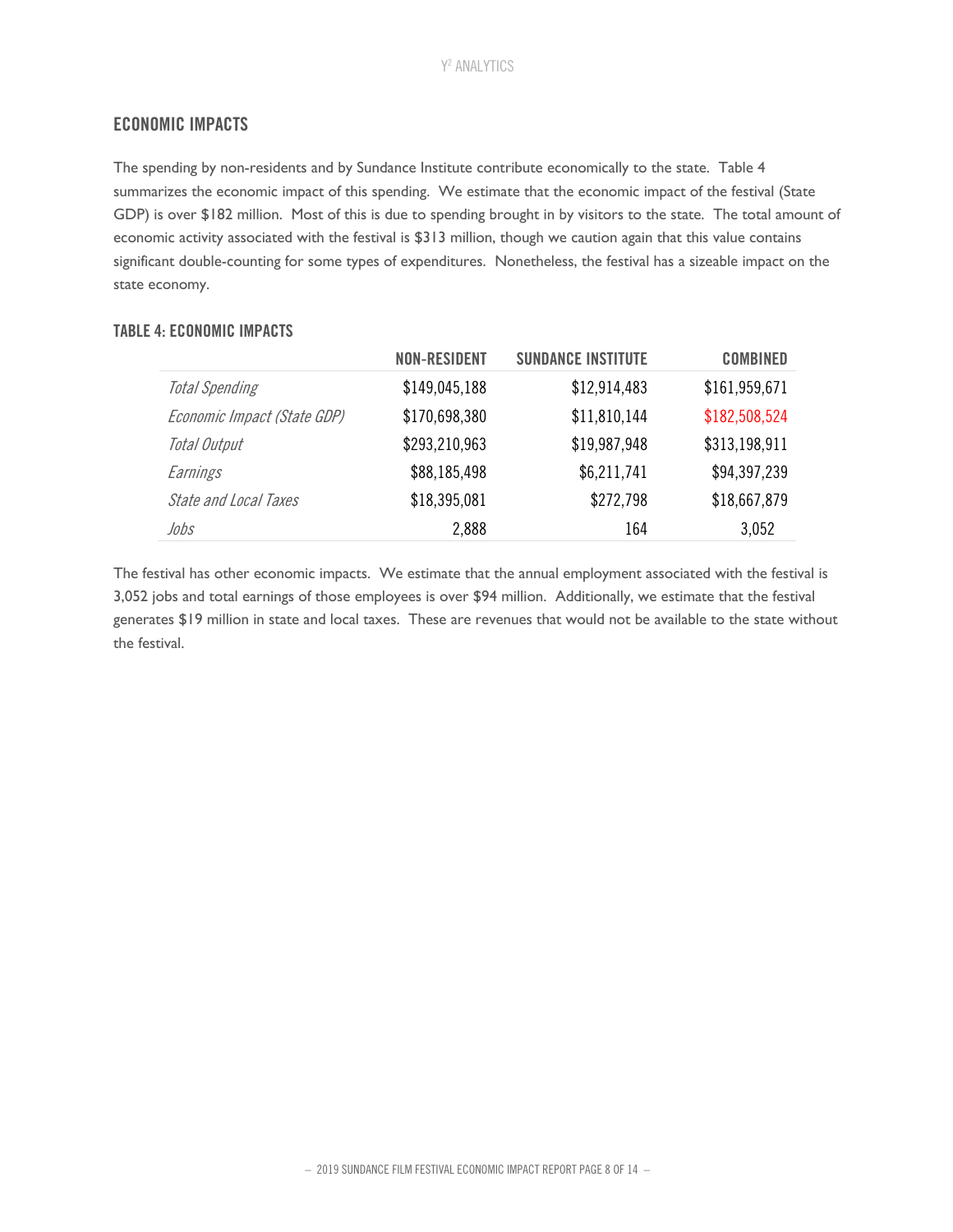# APPENDICIES

# APPENDIX A: ATTENDEE RESIDENCY STATUS

| Utah     | 64.3% |
|----------|-------|
| Non-Utah | 35.7% |

## APPENDIX B: ATTENDEE AGE

|                | <b>TOTAL</b> | <b>UTAH</b> | <b>NON-UTAH</b> |
|----------------|--------------|-------------|-----------------|
| Under 18       | 0.6%         | 0.3%        | 1.1%            |
| $18 - 25$      | 15.3%        | 18.4%       | 9.9%            |
| $26 - 35$      | 28.9%        | 32.2%       | 22.9%           |
| 36-45          | 18.4%        | 18.1%       | 19.0%           |
| 46-55          | 17.4%        | 13.5%       | 24.3%           |
| 56-64          | 12.8%        | 10.7%       | 16.5%           |
| <b>Over 65</b> | 6.6%         | 6.8%        | 6.3%            |

# APPENDIX C: ATTENDEE GENDER

|        | <b>TOTAL</b> | UTAH  | <b>NON-UTAH</b> |
|--------|--------------|-------|-----------------|
| Male   | 32.5%        | 29.9% | 37.3%           |
| Female | 66.1%        | 68.3% | $62.2\%$        |
| Other  | 14%          | 1.8%  | 0.5%            |

# APPENDIX D: ATTENDEE EDUCATION

|                              | TOTAL | <b>UTAH</b> | <b>NON-UTAH</b> |
|------------------------------|-------|-------------|-----------------|
| High School Graduate or Less | 3.4%  | 4.4%        | 1.6%            |
| Some College                 | 13.7% | 16.9%       | 8.0%            |
| <b>Bachelor's Degree</b>     | 43.6% | 42.0%       | 46.4%           |
| Master's Degree              | 27.1% | 25.5%       | 30.1%           |
| Doctorate/Other Post-Grad    | 121%  | 11 2%       | 13.8%           |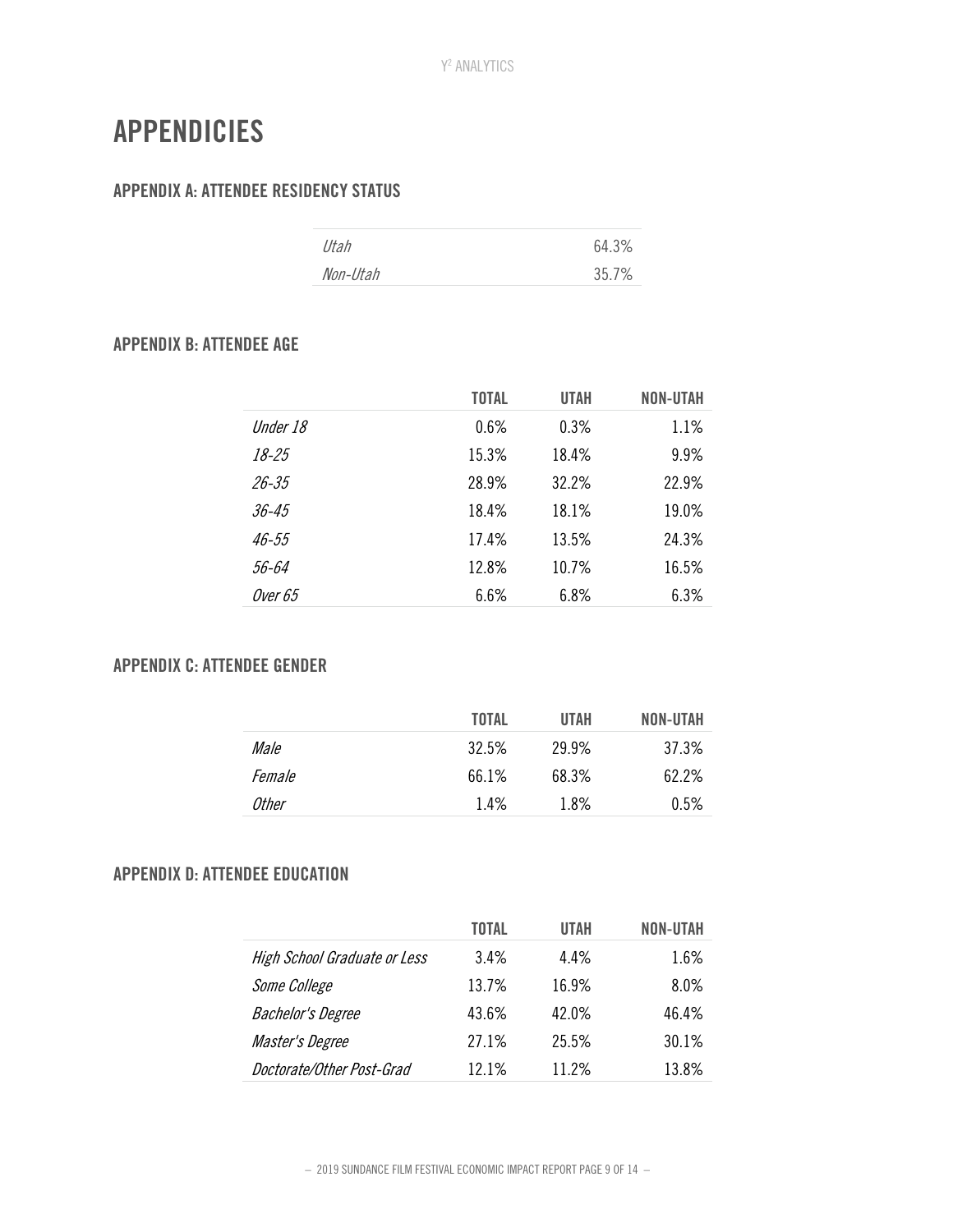# APPENDIX E: ATTENDEE INCOME

|                       | TOTAL | <b>UTAH</b> | <b>NON-UTAH</b> |
|-----------------------|-------|-------------|-----------------|
| Less than \$35,000    | 11.6% | 14.5%       | 6.2%            |
| \$35,000 - \$49,999   | 9.7%  | 12.5%       | 4.5%            |
| \$50,000 - \$99,000   | 23.1% | 25.5%       | 18.7%           |
| \$100,000 - \$199-999 | 28.9% | 30.2%       | 26.6%           |
| \$200,000 and Over    | 10.1% | 8.8%        | 12.5%           |
| \$300,000 or more     | 16.7% | 8.5%        | 31.5%           |

# APPENDIX F: ATTENDEE OCCUPATION

|                            | TOTAL | <b>UTAH</b> | <b>NON-UTAH</b> |
|----------------------------|-------|-------------|-----------------|
| Entertainment Industry     | 13.6% | 3.4%        | 31.8%           |
| Non-Entertainment Industry | 49.1% | 53.3%       | 41.7%           |
| Press                      | 1.4%  | 1.4%        | 1.3%            |
| <b>Student</b>             | 10.6% | 13.3%       | 5.8%            |
| Other                      | 25.3% | 28.6%       | 19.4%           |

# APPENDIX G: ATTENDEE INTENDED TO SKI OR SNOWBOARD DURING FESTIVAL

|     | <b>TOTAL</b> | <b>UTAH</b> | <b>NON-UTAH</b> |
|-----|--------------|-------------|-----------------|
| Yes | 21.2%        | 19.0%       | 25.1%           |
| No  | 78.8%        | 81.0%       | 74.9%           |

# APPENDIX H: COUNTY OF RESIDENCE (UTAH)

|              | <b>IITAH</b> |
|--------------|--------------|
| Salt Lake    | 52.7%        |
| Davis        | 15.7%        |
| IJtah        | 11.7%        |
| Summit       | 10.2%        |
| Wasatch      | 3.5%         |
| Weber        | 2.6%         |
| <i>Other</i> | 3.5%         |

– 2019 SUNDANCE FILM FESTIVAL ECONOMIC IMPACT REPORT PAGE 10 OF 14 –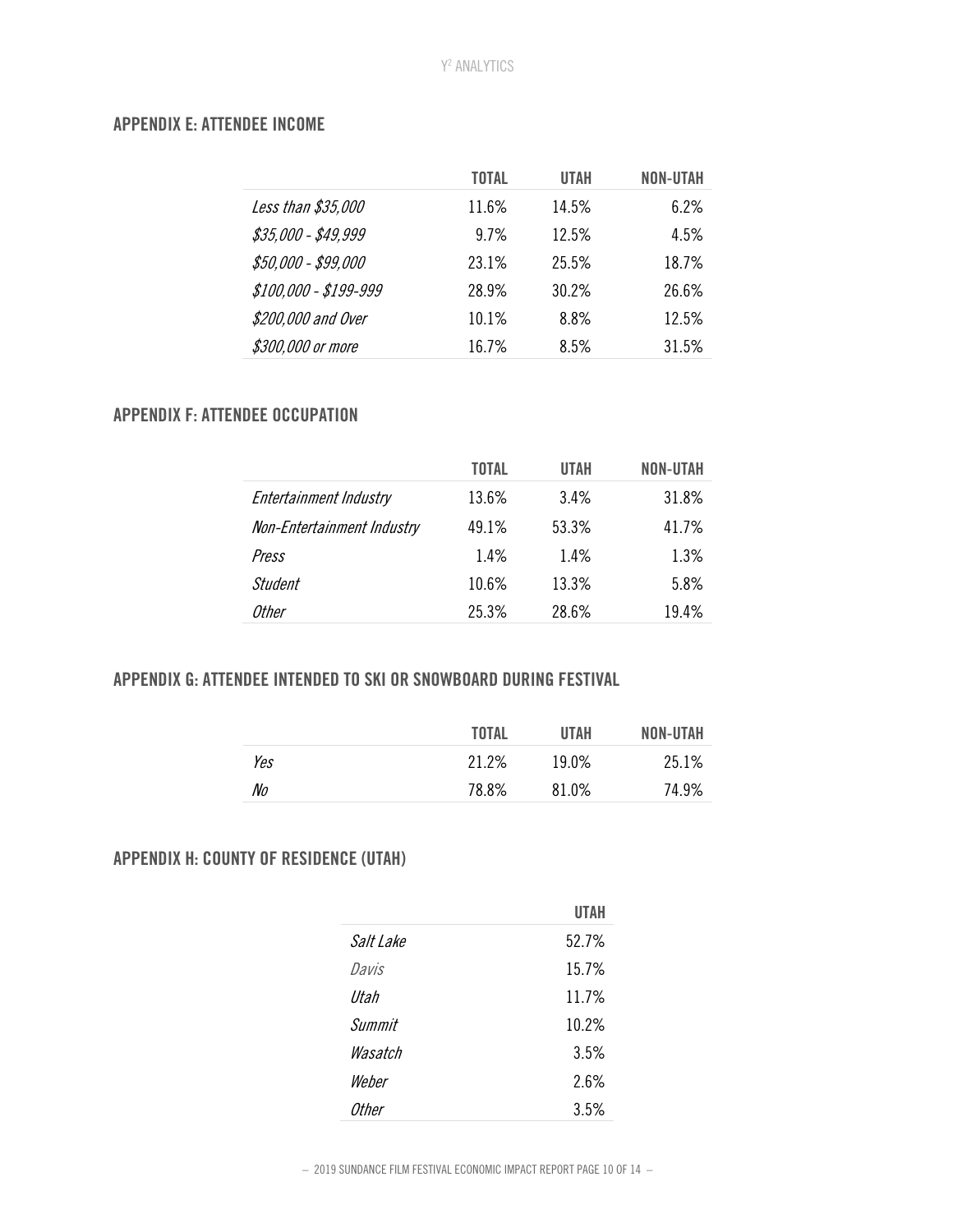## APPENDIX I: MOST ATTENDED VENUE

|                        | <b>TOTAL</b> | UTAH  | NON-UTAH |
|------------------------|--------------|-------|----------|
| Park City              | 61.1%        | 47.9% | 84.9%    |
| Salt Lake City         | 33.9%        | 45.9% | $12.2\%$ |
| <i>Sundance Resort</i> | 5.0%         | 6.2%  | 2.8%     |

## APPENDIX J: EVER ATTENDED SUNDANCE FILM FESTIVAL BEFORE

|     | <b>TOTAL</b> | <b>UTAH</b> | <b>NON-UTAH</b> |
|-----|--------------|-------------|-----------------|
| Yes | 63.0%        | 66.4%       | 56.8%           |
| No  | 37.0%        | 33.6%       | 43.2%           |

# APPENDIX K: PLANNING TO RETURN AND ATTEND FILM FESTIVAL NEXT YEAR

|                    | <b>TOTAL</b> | UTAH  | <b>NON-UTAH</b> |
|--------------------|--------------|-------|-----------------|
| Yes, Definitely    | 51.0%        | 56.4% | 41.3%           |
| Yes, Probably      | 41.8%        | 39.0% | 46.9%           |
| No, Probably not   | 6.4%         | 3.6%  | 11.5%           |
| No, Definitely not | 0.8%         | 1.1%  | 0.2%            |

# APPENDIX L: STATE OF RESIDENCE (NON-UTAH)

|               | NON-UTAH |
|---------------|----------|
| California    | 37.1%    |
| New York      | 10.4%    |
| Texas         | 4.5%     |
| Illinnis      | 4.5%     |
| Florida       | 4 0%     |
| Colorado      | 4.0%     |
| Massachusetts | 27%      |
| Nther         | 32.8%    |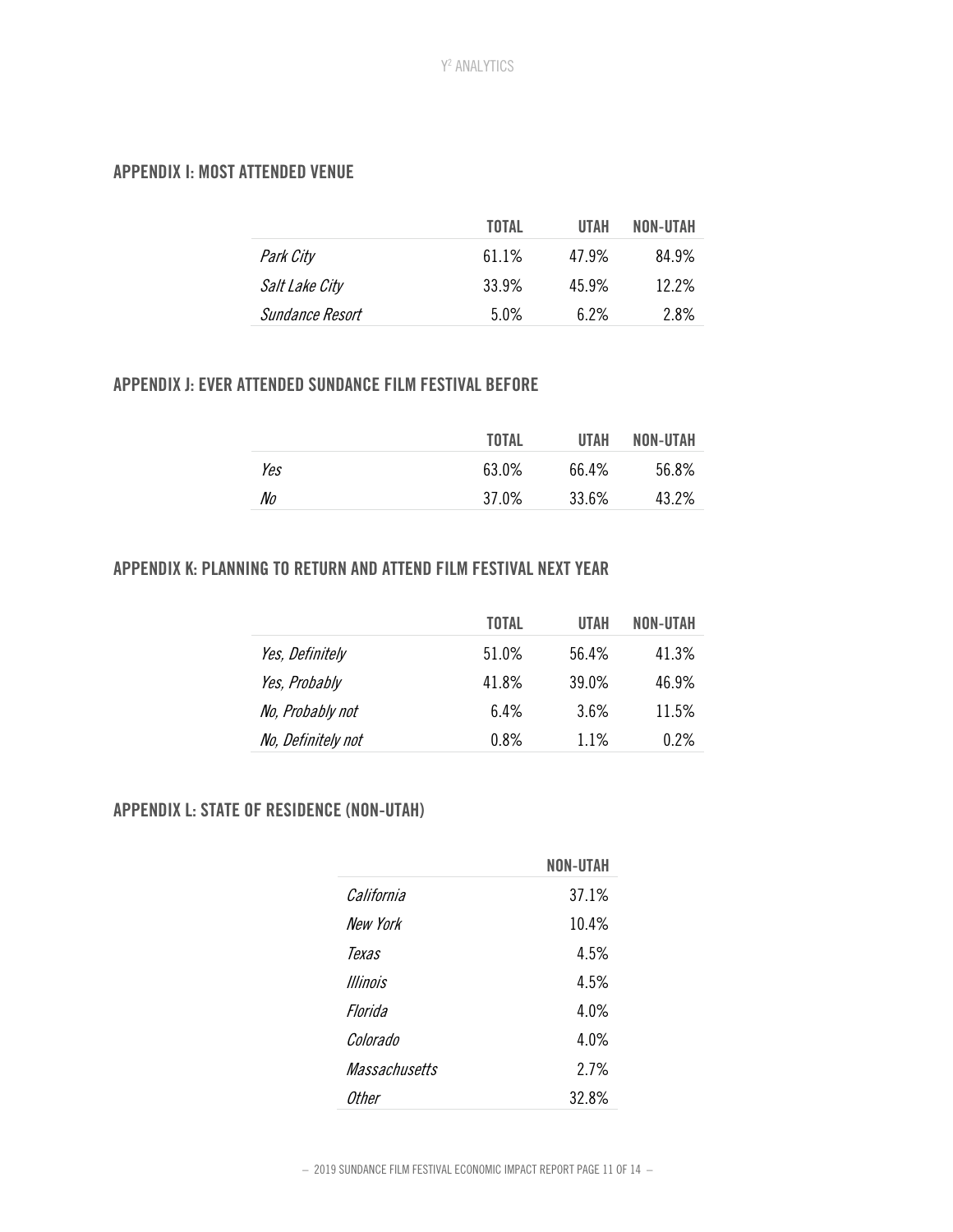# APPENDIX M: COUNTRY OF RESIDENCE (NON-US)

|                      | <b>NON-US</b> |
|----------------------|---------------|
| Argentina            | 0.6%          |
| Australia            | 3.4%          |
| Austria              | 0.3%          |
| Belgium              | 0.3%          |
| Brazil               | 0.3%          |
| Canada               | 11.4%         |
| Colombia             | 0.6%          |
| Denmark              | 0.3%          |
| Finland              | 1.5%          |
| France               | 2.0%          |
| Germany              | 0.9%          |
| Honduras             | 9.1%          |
| Hong Kong            | 0.6%          |
| Iceland              | 0.3%          |
| India                | 0.9%          |
| Ireland              | 0.9%          |
| <i><b>Israel</b></i> | 0.3%          |
| Italy                | $0.9\%$       |
| Japan                | 0.6%          |
| Kenya                | 0.3%          |
| Korea                | 0.6%          |
| Lebanon              | 0.3%          |
| Mexico               | 17.3%         |
| Netherlands          | 1.2%          |
| New Zealand          | 0.3%          |
| Poland               | 0.9%          |
| Portugal             | 0.3%          |
| Romania              | 0.3%          |
| Russia               | 0.3%          |
| Serbia               | 0.3%          |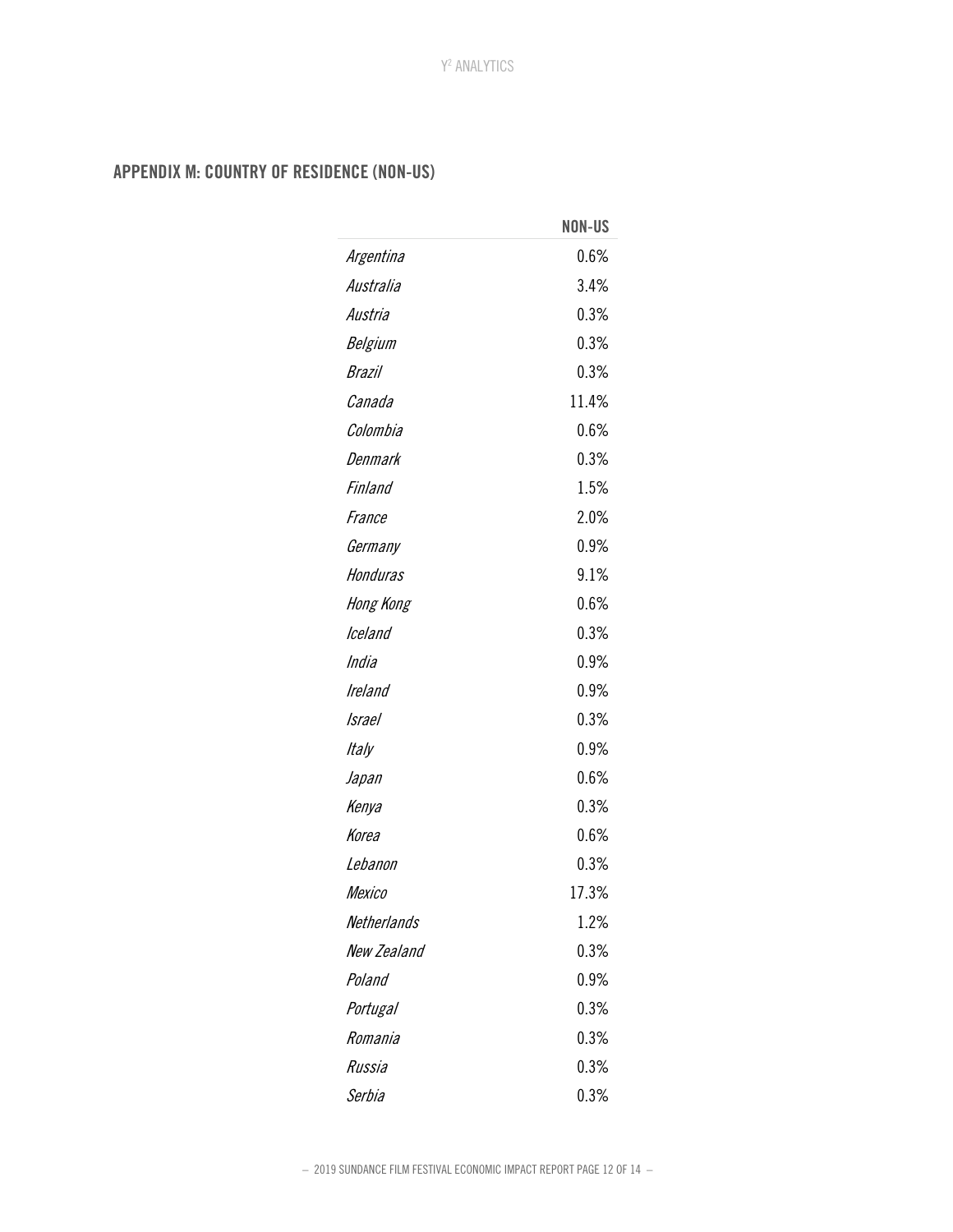#### Y<sup>2</sup> ANALYTICS

| Spain                 | 0.9%  |
|-----------------------|-------|
| Sweden                | 0.6%  |
| Switzerland           | 0.3%  |
| Uganda                | 0.3%  |
| <b>United Kingdom</b> | 41.0% |
|                       |       |

# APPENDIX N: FESTIVAL DAYS ATTENDED

|                                                                                                                                                                                                                                                                                                                                                                                                                                                           | <b>TOTAL</b> | <b>UTAH</b> | <b>NON-UTAH</b> |
|-----------------------------------------------------------------------------------------------------------------------------------------------------------------------------------------------------------------------------------------------------------------------------------------------------------------------------------------------------------------------------------------------------------------------------------------------------------|--------------|-------------|-----------------|
| 1                                                                                                                                                                                                                                                                                                                                                                                                                                                         | 32.4%        | 46.2%       | 7.6%            |
| $\mathcal{L}_{\mathcal{L}}$                                                                                                                                                                                                                                                                                                                                                                                                                               | 31.7%        | 40.9%       | 15.1%           |
| $\mathcal{J}% _{G}=\mathcal{J}_{G}=\mathcal{J}_{G}=\mathcal{J}_{G}=\mathcal{J}_{G}=\mathcal{J}_{G}=\mathcal{J}_{G}=\mathcal{J}_{G}=\mathcal{J}_{G}=\mathcal{J}_{G}=\mathcal{J}_{G}=\mathcal{J}_{G}=\mathcal{J}_{G}=\mathcal{J}_{G}=\mathcal{J}_{G}=\mathcal{J}_{G}=\mathcal{J}_{G}=\mathcal{J}_{G}=\mathcal{J}_{G}=\mathcal{J}_{G}=\mathcal{J}_{G}=\mathcal{J}_{G}=\mathcal{J}_{G}=\mathcal{J}_{G}=\mathcal{J}_{G}=\mathcal{J}_{G}=\mathcal{J}_{G}=\math$ | 7.2%         | 1.9%        | 16.9%           |
| $\overline{4}$                                                                                                                                                                                                                                                                                                                                                                                                                                            | 6.5%         | 1.9%        | 14.7%           |
| 5                                                                                                                                                                                                                                                                                                                                                                                                                                                         | 6.4%         | 1.7%        | 14.8%           |
| 6                                                                                                                                                                                                                                                                                                                                                                                                                                                         | 4.7%         | 1.5%        | 10.3%           |
| $\overline{7}$                                                                                                                                                                                                                                                                                                                                                                                                                                            | 2.6%         | 0.9%        | 5.7%            |
| 8                                                                                                                                                                                                                                                                                                                                                                                                                                                         | 1.7%         | 0.8%        | 3.3%            |
| 9                                                                                                                                                                                                                                                                                                                                                                                                                                                         | 1.3%         | 0.9%        | 2.1%            |
| <i>10</i>                                                                                                                                                                                                                                                                                                                                                                                                                                                 | 2.8%         | 1.6%        | 4.8%            |
| 11                                                                                                                                                                                                                                                                                                                                                                                                                                                        | 2.8%         | 1.6%        | 4.8%            |
| Average                                                                                                                                                                                                                                                                                                                                                                                                                                                   | 3.1          | 2.1         | 4.7             |